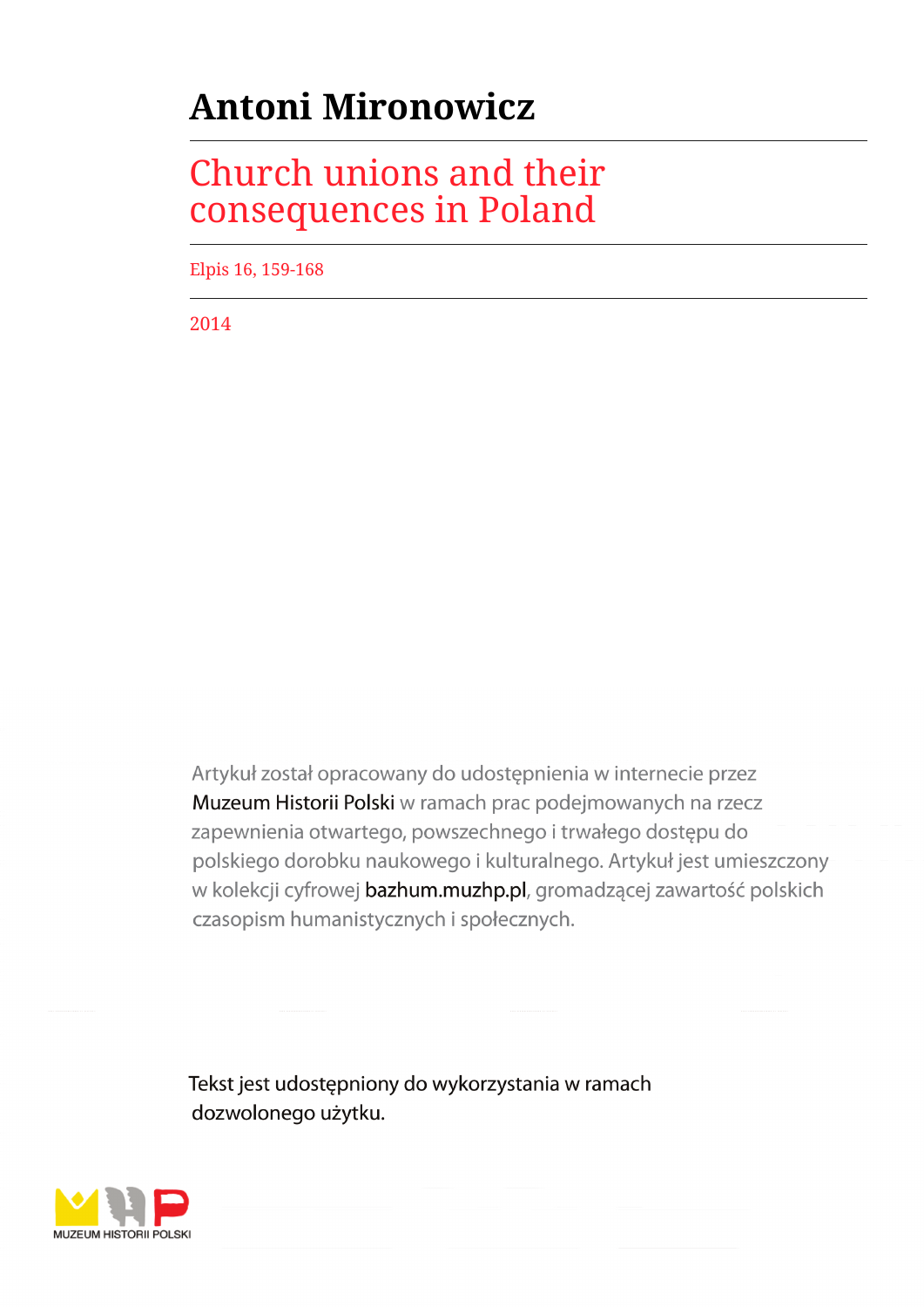## **Church unions and their consequences in Poland**

## **Antoni Mironowicz**

Uniwersytet w Białymstoku amir@uwb.edu.pl

Antoni Mironowicz, *Church Unions on Polish Land and Their Consequences***,** Elpis, 16 2014: 159-168.

**Abstract:** Orthodox Christians in Poland have faced numerous attempts to be forced into union with the Roman Catholic Church, ranging from the thirteenth to the twentieth century. The first attempt at a union between the Roman Catholic Church and the Orthodox Church took place as early as the mid-thirteenth century. Another attempt at forcing the Orthodox Church into union with Rome took place during the reign of Ladislaŭ II Yagiello. The problem of church union returned in the reign of Alexander the Yagiellonian. When Ivan III rejected all projects for bringing the Florence such a union into practice, discussion on church union disappeared until the end of the sixteenth century.

The mission of the papal legate, Father Antonio Possevino, to Ivan IV, had been intended to draw Moscow into the union, and its failure caused the papacy to concentrate its efforts on the Orthodox Church in Poland. The Ruthenian bishops' obedience to the Pope was officially announced on the 8 October 1596. The decisions of the Uniate-Catholic synod were met with numerous protests from the Orthodox clergy and nobility. The larger part of the clergy and the faithful, together with bishops remained in the Orthodox camp. Despite the failure of the Brest Synod in fully uniting Orthodox and Roman churches, new union projects concerning the Orthodox Church in Poland continued to arise prior to the end of 18<sup>th</sup> century.

The Vatican's interest in the Orthodox Church in Central Europe was renewed at the end of the First World War. On April 1st, 1917, the Pope created the Congregation for the Oriental Churches which was responsibile for all issues relating to the activities of all the Eastern denominations. Despite aims at unification, attempts at church union have had a negative influence on the relations between the Roman Catholic and Polish Orthodox Church in contemporary Poland. The result of centuries of attempts at unification under the Pope has been fragmentation and division.

**Streszczenie:** Wyznawców Kościoła prawosławnego w Polsce wielokrotnie próbowano zmusić do przyjęcia unii kościelnej i podporządkowania się władzy papieży. Po raz pierwszy próbę taka podjęto w połowie XIII wieku, kiedy to czyniono starania pozyskania do unii księcia halicko-wołyńskiego Daniela. Ponownie unię kościelną próbowano narzucić Cerkwi prawosławnej za panowania Władysława Jagiełły. Sprawa unii kościelnej na ziemiach polskich wróciła za panowania Aleksandra Jagiellończyka. Ostatecznie, w wyników zabiegów Iwana III, odrzucającego wszelkie projekty urzeczywistnienia unii florenckiej, problem unii kościelnej nie był rozpatrywany aż do końca XVI w.

Niepowodzenie misji legata papieskiego o. Antonio Possevina mającej na celu pozyskanie Moskwy do unii kościelnej, skłoniło papiestwo do skoncentrowania swych wysiłków na Kościele prawosławnym w Rzeczypospolitej. Narzucona prawosławnym w 1596 r. unia brzeska przyniosła negatywne skutki dla Cerkwi i Rzeczypospolitej. Przy prawosławiu pozostała większa część duchowieństwa i wiernych z dwoma biskupami. Nowe projekty unijne wobec Kościoła prawosławnego w Rzeczypospolitej były podejmowane aż do końca XVIII wieku.

Zainteresowanie Watykanu Kościołem prawosławnym w Europie Środkowo-Wschodniej było pod koniec I wojny światowej. W 1917 r. papież powołał Kongregację do spraw Kościoła Wschodniego, która przejęła wszystkie sprawy związane z działalnością obrządków wschodnich. Problem unii kościelnej negatywnie zaczął wpływać na wzajemne relacje między Kościołem rzymskokatolickim i prawosławnym w Polsce. Uniatyzm nie tylko nie przywróciły jedności między Kościołem wschodnim a zachodnim a nawet ową jedność oddalił.

**Słowa kluczowe:** unie kościelne, Polska

**Keys words:** Church unions, Poland

Orthodox Christians in Poland have faced numerous attempts to force them into a union with the Roman Catholic Church, ranging from the thirteenth to the twentieth centuries. Although such attempts had as their goal the unification of Christendom, they had the opposite result – fragmentation. As a result, church unions cannot be regarded as effective in promoting ecumenism or good relations among Christian faiths.

The first attempt at a union between the Roman Catholic Church and an Orthodox Church took place as early as the mid-thirteenth century. Daniel, the duke of Volhynia and Halich (1239-1264), was encouraged to enter into a union and join the Roman Catholic Church by an emissary of Pope Innocent IV (1243-1254), the Italian Franciscan John de Piano Carpine. After consulting with bishops, igumens (abbots), and boyars, the duke refused to subject the Orthodox Church of Halich to the pope. This refusal did not

end the pope's efforts to draw the Ruthenian dukes into the union, but papal missions in 1247 and 1248 were equally unsuccessful.1

The initial question of union arose from Daniel's attempts to become a crowned head of state, a king. Daniel also wanted to put one of his sons, Roman, on the Hungarian throne – and Hungary was a Roman Catholic kingdom. To achieve his goal, Daniel arranged for his son to wed Gertrude, the daughter of the Hungarian king Bela IV (1235- 1270), in 1252. However, the duke found a powerful opponent to his goal in the Metropolitan Cyryl II (1247-1281),

<sup>1</sup> W. Abraham, *Powstanie organizacji Kościoła łacińskiego na Rusi*, vol. I, Lwów, 1904, p. 120-127; S.M. Solov'ev, *Istoriia Rossii s drevneshykh vremen*, vol. II, Moscow, 1963, p. 334; F. Sielicki, *Polsko-ruskie stosunki kulturalne do końca XV wieku,* Wrocław, 1997, p. 78, 79; Α. Μιρόνοβιτζ, *Εκκλησιαστικές Oυνίες στα πολωνικά έδαφη και οι συνέπειες αυτών,*  Białystok 2013, p. 3-26.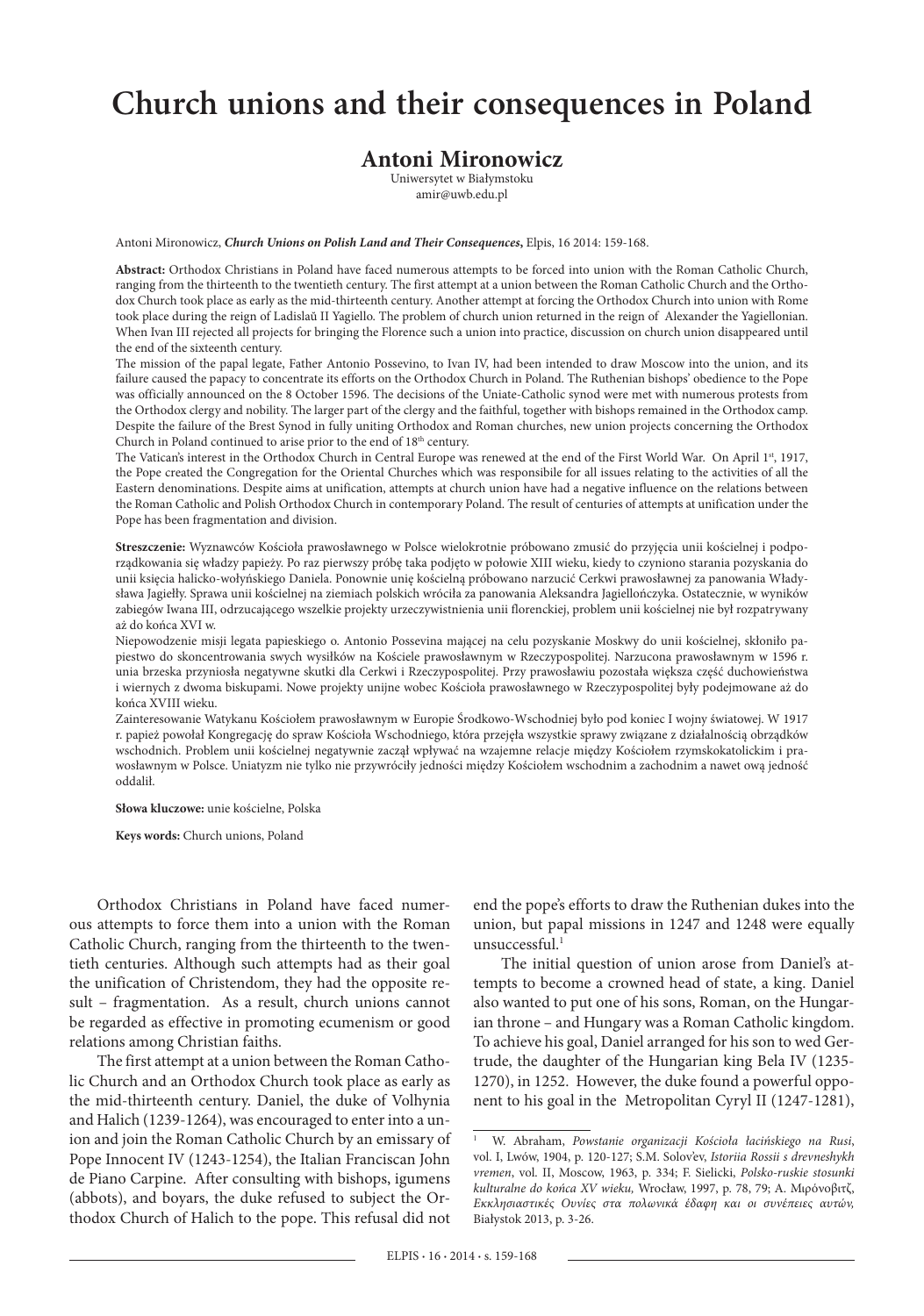who came from Halich Ruthenia, and played an important role in Hungarian politics. The Metropolitan had already obtained a reaffirmation of all the privileges of the Ruthenian Church and the cancellation of all tax duties on the clergy levied by the Tartar Khan. When the Metropolitan met with the Byzantine emperor John Dukas (1222-1254) and Manuel II, Patriarch of Constantinople (1244-1255), in Nicaea, there were great consequences: a breakdown in the talks regarding church union in the Ruthenian lands, the rejection of Daniel's policy [of ties with Hungary] and the forging of new ties with Alexander Nevsky (1220-1263), the Prince of Novgorod.

The subject of church union quickly re-appeared in Cracow during a meeting between the papal legate Opizo of Mezzano and Duke Daniel. Opizo even brought the duke a crown sent by Pope Innocent IV. According to the *Latopis Hipacki*, Daniel did not accept it, arguing that he "could not meet an envoy on foreign ground." To meet that objection, the legate followed the duke to Kholm, but it was not until December 1253 that Daniel met with Opizo in Drohiczyn, where the duke, his son Lev (1264-1301), and the Mazovian duke Siemowit were preparing for war against the Yotvingians (Jatvingians). Daniel assented to the coronation - to take place in the church in Drohiczyn - in return for Rome's help in the war against the Tartars.

During the coronation, Opizo's attempted to draw Daniel into a church union, but the papal legate failed.<sup>2</sup> Political conflicts with Roman Catholic states – Hungary, Poland [duke of Cracow Leszek the White (1194-1227)], and the Teutonic Knights' Order - led the Orthodox clergy to oppose a closer relationship with the Church of Rome. The leaders of the Orthodox Church, and especially Metropolitan Cyryl II, whose opinion Daniel had to consider, stood firmly against any union.<sup>3</sup>

During the reign of George I, duke of Halich (1301- 1315), Pope John XXII (1315-1334) hoped to use the good relations between George I and the Polish king Ladislaŭ the Elbow-High (Władysław Łokietek) to submit the Halich metropolitanate to the pope in Avignon, strengthening John XXII's faction in the growing dispute over leadership of the Roman Catholic Church. The Pope addressed a bull to the duke Boleslav - George II, duke of Halich (1315- 1340), encouraged the duke to join the Roman Catholic Church. The pope sent a second envoy in 1327 and he tried to persuade the Polish king to influence the Ruthenian duke of Halich to come back to the Latin church.<sup>4</sup> However, the Pope's request was rejected; Ladislaŭ the Elbow-High understood the religious situation in Ruthenia and did not want to encourage such conversions.

Another attempt at forcing the Orthodox Church into a union with Rome took place during the reign of Ladislaŭ (Władysław) II Yagiello (1386-1434), who supported uniting the churches in contrast to his predecessor. In order to achieve this aim, Yagiello wanted to use the prestige of Metropolitan Cyprian (1389-1406) and his good relations with Constantinople. During two long stays in Lithuania and the Polish kingdom, Cyprian participated in talks regarding the church union.<sup>5</sup> The discussions resulted in a correspondence (conducted in the name of the Polish king) with the Patriarchy of Constantinople, aiming at a church union. The Metropolitan and Ladislaŭ suggested calling for an ecumenical council in one of the Ruthenian towns, which would allow a theological discussion on the form of reunion, but the patriarch was sceptical about the recommended site for the talks.<sup>6</sup>

Ladislaŭ II's suggestion was meant to reunite the Church by subjecting the Orthodox churches to the papacy. Negotiations with Cyprian were to lead to direct talks with the Patriarch beyond the control of the Holy See. The talks indicated the need for organising a council and achieving church unity by discussing the differences in the dogma and rite. In the 1390's, the king found few supporters of this concept among the Roman Catholic clergy of the Polish kingdom: the Polish episcopate preferred a policy of Catholicisation in the Ruthenian lands through the development of German and Polish settlements and the development of a Roman Catholic network of churches.

Supported by the Polish king, the Lithuanian grand duke Vitold (1392-1430) decided to reshape the Orthodox church structure in the Grand Duchy of Lithuania to bind it more closely to the Roman Catholic Church. In order to achieve this aim, a new, separate Kyïv Metropolitanate was to be created, adjusted to the boundaries of the Grand Duchy of Lithuania. The plan also foresaw that the hospodar alone would name any new Metropolitan as well as talks with bishops on church union. This plan was put into action in 1414-1415.

In 1414, Vitold banished the visiting Kyïv Metropolitan Focius (1408-1431) from Lithuania.<sup>7</sup> At the same time, on behalf of the dukes and boyars of the Grand Duchy, he demanded that the Patriarch appoint a new Metropolitan.<sup>8</sup> Duke Vitold presented the Patriarch with his own candi-

<sup>2</sup> H. Paszkiewicz, *Z życia politycznego Mazowsza w XIII w.*, [in:] *Księga ku czci profesora Oskara Haleckiego*, Lwów 1935, p. 203-228.

<sup>3</sup> Makarii, Metropolitan of Moscow, *Istoriia Russkoi Tserkvi*, kn. 3, part 1, Moscow, 1995, p. 332-333; W. Abraham, *Powstanie organizacji Kościoła łacińskiego na Rusi*, Lwów, 1904, p. 121-143; E. Golubinskii, *Istoriia Russkoi Tserkvi*, vol. II, Moscow, 1900, p. 82-86.

<sup>4</sup> A. Theiner, *Vetera Monumenta Poloniae et Lithuaniae gentiumque finitimarum historiam illustrantia*, vol. I, Rome, 1860, v. I, p. 383, 384; M. Hrushevs'kyi, *Istoria Ukrainy-Rusy*, vol. III, Kyïv, 1905, p. 134; W. Abraham, *Powstanie organizacji kościoła łacińskiego na Rusi*, vol. I, p. 193.

<sup>5</sup> Makarii, *Istoria Russkoi Tserkvi*, vol. IV, p. 79; T. M. Trajdos, *Metropolici kijowscy Cyprian i Grzegorz Camblak a problemy Cerkwi prawosławnej w państwie polsko-litewskim u schyłku XIV i pierwszej ćwierci XV w.*, [in:] *Balcanica Posnaniensia. Acta et studia*, vol. II, Poznań 1985, p. 217, 218; A. Mironowicz, *Kościół prawosławny w państwie Piastów i Jagiellonów,* Białystok, 2003, p.147-149.

<sup>6</sup> A. Lewicki, *Sprawa unii kościelnej za Jagiełły*, "Kwartalnik Historyczny", vol. XI (1897), p. 322; A. Prochaska, *Władysław Jagiełło*, vol. II**,** Cracow, 1908, p. 119-120; E. Golubinskii, *Istoriia Russkoi Tserkvi*, vol. II, Moscow, 1901, p. 338; K. Chodynicki, *Kościół prawosławny a Rzeczpospolita Polska, 1370-1632,* Warsaw, 1934, p. 43.

<sup>7</sup> *Latopis Nowogrodzki*, [in:] *Polnoe sobranie russkikh letopisei* (PSRL), vol. III. St Petersburg, 1841, p. 105; T.M. Trajdos, *Metropolici kijowscy*..., p. 225; A. Mironowicz, *Kościół prawosławny w państwie Piastów i Jagiellonów*, p.  $169-170$ 

<sup>8</sup> E. Golubinskii, *Istoriia Russkoi Tserkvi*, vol. II, p. 369, 370; K. Chodynicki, *Kościół prawosławny...*, p. 36.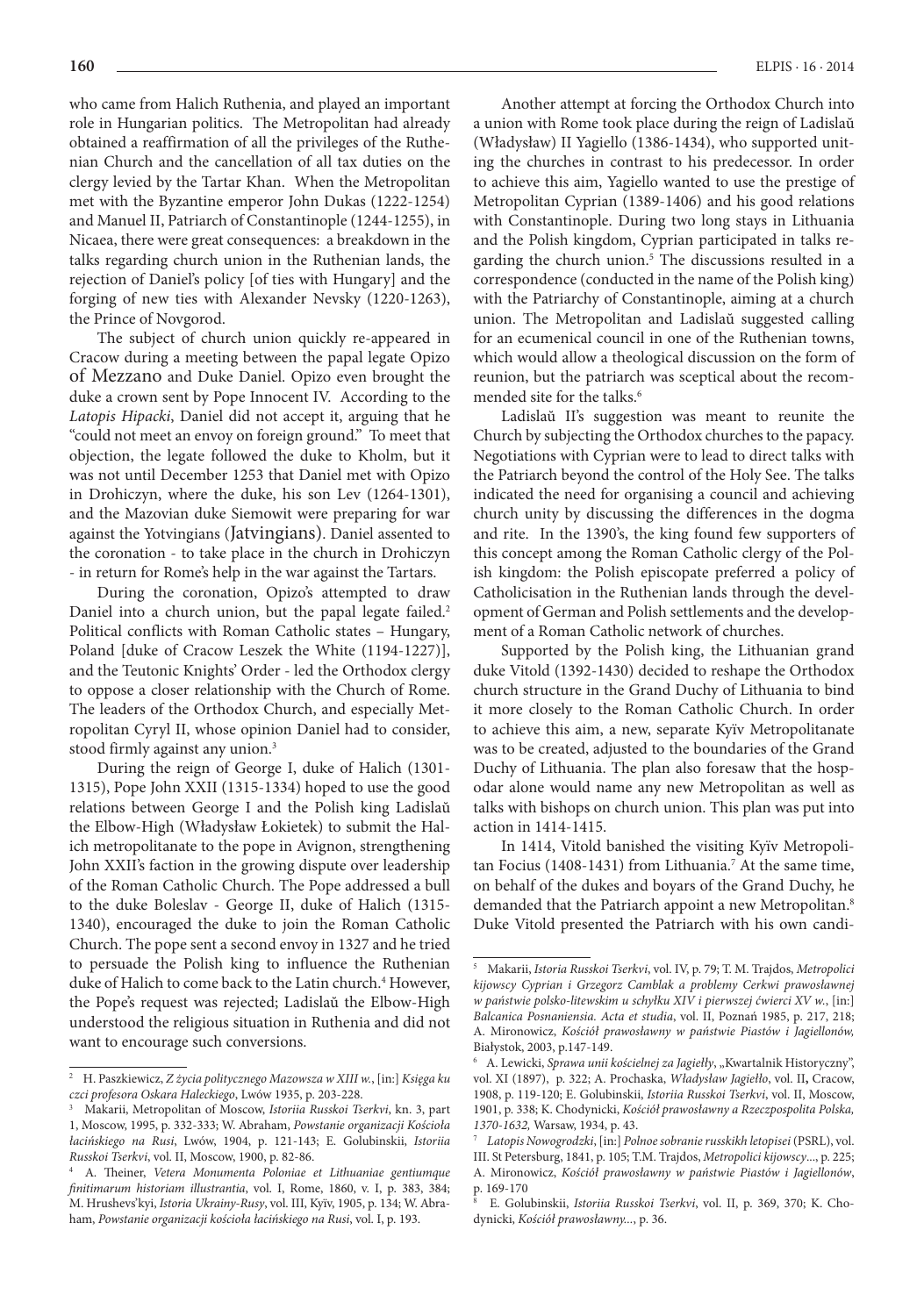date, Gregory Tsamblak, who was the nephew of the late Metropolitan Cyprian. Tsamblak was an outstanding Orthodox catechist, an igumen of the Serbian monastery in Kosmet, and had lived in Lithuania since 1406.<sup>9</sup> He was also a highly respected Orthodox writer; his works were popular among the clergy as well as secular readers. Although the Patriarch rejected Vitold's demands, a synod took place in Navahrudak on 15 November 1415 under the leadership of Vitold. It elected Tsamblak to be the Metropolitan of Lithuania and Kyïv  $(1415-1419).$ <sup>10</sup> The new metropolitan was consecrated by the bishops present at the synod.

Facing the beginning of the Roman Catholic Council of Constance (1414-1418) and increasing Roman Catholic missionary activity in the east, the bishops participating in the synod in Navahrudak had to be aware of the consequences of their decision. Both Ruthenian and Polish sources agree that the synod in Navahrudak was imposed by the Roman Catholic monarch and called simply to overthrow Focius, the defender of Orthodoxy. Its rulings were intended to weaken the Orthodox Church and subjugate its followers to the Roman Catholic Church and the Lithuanian Grand Duke.<sup>11</sup>

Promoted within the Polish king's and Lithuanian great duke's circles, the issue of church union reappeared when Tsamblak became Metropolitan. Pope John XXII was personally interested in the union and he named Ladislaŭ II as protector of the Latin Church in the east with the right to convert the Orthodox and disseminate Roman Catholic propaganda.12 The first project for union was presented in the name of the king by John Stechir at the council of Constance in January 1415.13 On 30 November 1417, Ladislaŭ II sent a report by the legates in Samogitia to the council, informing it of his and Vitold's energetic actions to win over the Orthodox. The king presented ways to make the Orthodox subject to the Holy See and described the struggle with Focius. At the same time, the Metropolitan of Kyïv Focius induced the patriarchal synod to impose an anathema on Tsamblak. For those clergy who supported the new Metropolitan, severe church punishments up to anathema were introduced. Therefore the union was only possible through the complete incorporation of the local Lithuanian Orthodox church into the Roman Catholic Church. No contacts with Constantinople took place, so the political conditions were very much different than in the times of Metropolitan Cyprian.

The only effective way of enforcing the church union was to announce it officially at the council in Constance. Ladislaŭ II was adamant in his desire to incorporate the

Orthodox Church in the Polish-Lithuanian Commonwealth into the Roman Catholic church. In his letter of 1 January 1418, he congratulated Martin V on his election to the papal throne, while informing him of a delegation led by the Metropolitan Tsamblak, representing the Orthodox faithful from Lithuania, Moldavia, and the Kingdom of Poland. The Polish king stressed the Metropolitan's learning and assured the Pope that the establishment of church union was the aim of this journey.14 Tsamblak reached Constance in 1418, with six Orthodox bishops, a few presbyters, and some boyars and the delegation was granted an audience with Pope Martin V.15 Citing Ladislaŭ II's direction, Tsamblak expressed his firm conviction of the need to unite the churches, to accept papal primacy, and to reverse the schism of the eleventh century.

However, the Metropolitan made this important decision dependent on two conditions – a formal discussion in the council on dogmatic differences and the Byzantine Patriarch's and Emperor's participation in the union.<sup>16</sup> Tsamblak's approach suggested a return to the concepts of 1396-1397, but the Byzantine emperor, Manuel II, was now unfavourably disposed towards the Latin Church. As a result of the Metropolitan's conditions, no agreement concerning the union could be reached. As a result, Ladislaŭ II's union plans could not be fulfilled, but Tsamblak had also gone to Constance at the direction of Grand Duke Vitold, who now threatened the forcible incorporation of Ruthenians into Roman Catholicism.17

Tsamblak's diplomatic talents told him to respect Ladislaŭ's and Vitold's instructions. Indeed, Tsamblak's dependency on the Yagiellonian dynasty was so great that he would never have been able to return to Kyïv had he implemented his own approach. He was fortunate that he managed to return from Constance without causing a breakdown in his relations with the two monarchs.

In contrast to the Ruthenian situation, the Turkish threat to Constantinople caused the Byzantine Greeks seeking military aid from the West to accept union with the Roman Catholic Church. At a council in Ferrara, and later in Florence (5 July 1439), bishops penned a treaty of union between the churches. While some of the Orthodox lords refused to sign the union treaty, others accepted it for pragmatic reasons.<sup>18</sup> The Metropolitan of Kyïv and an igumen of the St. Dimitry Monastery in Constantinople, Isidor the Greek, also took part in the council.

Metropolitan Isidor (1437-1447), who earlier took part in the council of Basel in 1431, became a particularly ardent supporter of the concept of union. At the council in Florence, he actively supported the cause and willingly signed the council statements. As a result, he was soon appointed

<sup>9</sup> K. S. Mechev, *Grigorii Tsamblak*, Sofia, 1969, p. 15-18.

<sup>10</sup> *Ibid*, p. 180; *Akty, otnosiashchiesia k istorii Zapadnoi Rossii*, vol. I, nos. 24/25 St. Petersburg 1846, p. 33; I. Daniłowicz, *Skarbiec dyplomów papieskich*, vol. II, Wilno, 1862, nr 1178, p. 44-45; K. Chodynicki, *Kościół prawosławny...*, p. 38-40; T. M. Trajdos, *Metropolici kijowscy...*, p. 224; A. Mironowicz, *Kościół prawosławny w państwie Piastów i Jagiellonów,* p. 170.

<sup>11</sup> T. M. Trajdos, *Metropolici kijowscy...*, p. 225, 226; A. Mironowicz, *Kościół prawosławny w państwie Piastów i Jagiellonów,* p. 171.

<sup>12</sup> T.M. Tajdos, *Metropolici kijowscy ...,* p. 228

<sup>13</sup> T. Silnicki, *Sobory powszechne a Polska*, Warsaw, 1962, p. 93.

<sup>14</sup> T. M. Trajdos, *Metropolici kijowscy...*, p. 230.

<sup>15</sup> J. Fijałek, *Biskupstwa greckie..*., p. 48-50; J. Kłoczowski, *Młodsza Europa*, Warsaw, 1998, p. 333.

<sup>16</sup> A. Prochaska, *Władysław Jagiełło*, vol. II**,** Cracow, 1908, p. 397; K. Chodynicki, *Kościół prawosławny...*, p. 46.

<sup>17</sup> *PSRL*, vol. V, p. 260; T. M. Trajdos, *Metropolici kijowscy...*, p. 230.

<sup>18</sup> S. Runciman, *Wielki kościół w niewoli*, Warsaw, 1973, p. 116-126;

B. Gudziak, *Unia florencka a metropolia kijowska*, [in:] S. Stępnia, ed., *Polska – Ukraina. 10000 lat sąsiedztwa* Przemyśl, 1994, p. 19.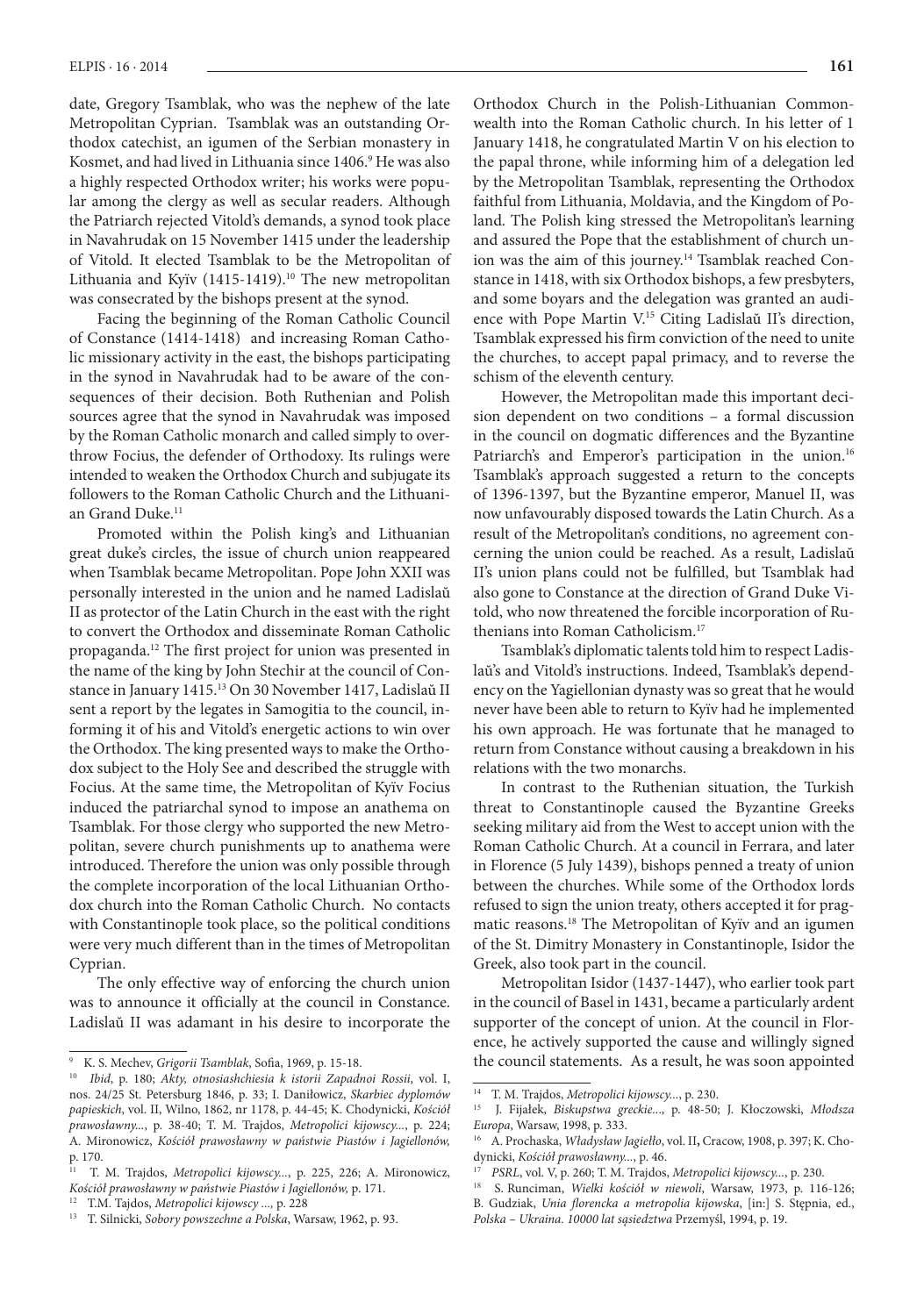cardinal and legate for the eastern European countries by Pope Eugene IV. Isidor left Rome and returned to Ruthenia, penning a letter on 5 March 1440 from Buda which informed the faithful of the union and calling for its implementation.19 For a few months in 1440, he remained in the Kingdom of Poland and the Grand Duchy of Lithuania promoting the Florence Union, but his appeals were not received with enthusiasm either by the Orthodox or by the Roman Catholic clergy. Most of the Orthodox faithful saw the union as a threat to their religious identity while the Orthodox clergy and secular magnates stood firmly against the union. As a result, the Florence Union was rejected by the Eastern Church's faithful and had no impact in Poland or Lithuania.

\*\*\*

A second attempt at implementing the Florence Union in Poland came in 1474, when the Orthodox bishop of Smolensk, Misael Pstruch, became Metropolitan of Kyïv.20 Casimir the Yagiellonian (1447-1492) made acceptance of the Florence Union a condition for Pstruch's acceptance of his appointment. Pressed by the king and the papal nuncio Antonio Bonumbre, the Metropolitan allegedly sent a letter to Pope Sixtus IV (1471-1484) on 14 March 1476. In this letter, the Metropolitan expressed a willingness to join the Union, but also accused Roman Catholics of persecuting Orthodox believers although the Union had been expected to ensure understanding and peace between the Churches. In his memorial, the Metropolitan underlined that the Ruthenians showed a respect for the Pope that was equal to their respect for the patriarchs of the East. In his mind, unity with the Roman church did not mean breaking with the Patriarchate in Constantinople. The memorial was also supposedly signed by thirteen representatives of the Lithuanian and Ruthenian nobility.<sup>21</sup>

Misael's 1476 message from the Ruthenian clergy and nobility to Pope Sykstus IV is considered dubious. The original has been lost and it was only in 1605 that the Uniate Metropolitan Hipacy Pociej (1599-1613) identified a copy and had it printed. According to Rev. Jan Fijałek, Misael's letter cannot be authentic because it is written in seventeenth-century language. This scholar suspects the letter was created to support the later Union of Brest.<sup>22</sup>

The problem of church union returned in the reign of Alexander the Yagiellonian (1501-1506). Alexander became Grand Duke of Lithuania in 1492 and two years later, married Helena, the daughter of the Grand Duke of Muscovy, Ivan III (1462-1505), and a descendent of the last Byzantine emperor. (Her mother, Sophia Paleologus had lived in Rome after the fall of Constantinople and became Ivan III's second wife.)<sup>23</sup> After the marriage, there were attempts in 1499 to convince Helena to convert to Roman Catholicism.24 The Grand Duke of Moscow accused Alexander, Metropolitan Joseph of Kyïv (1492-1501), the bishop of Vilnius Wojciech Tabor (1491-1507), and Bernardine monks of forcing Helena to change her faith and of building Roman Catholic churches in areas where only the Orthodox lived. Regardless of this pressure, Helena refused to join the Latin Church.<sup>25</sup>

The new metropolitan of Kyïv, Joseph Bulharynovich, a lord of Smolensk, assumed his position with the support of Alexander and was accepted in his new position by Patriarch Nifont II (1497-1502) in 1500. After receiving the Patriarch's blessing, Metropolitan Joseph addressed the Pope, expressing the desire to join the union of Florence. This position was supported by Alexander who sought to have his marriage with an Orthodox princess accepted by Rome. However, Pope Alexander VI (1492-1503) demanded that the Metropolitan surrender all titles received from the Patriarch. In contrast to the Polish clergy, the Pope did not require the re-christening of Ruthenians who joined the Roman Catholic Church, but he informed Alexander (now king of Poland since 1501) that he could not accept Metropolitan Joseph under his jurisdiction because he had been consecrated by the Patriarch of Constantinople Nifont and not the Uniate Patriarch John. Joseph naturally did not accept this position.<sup>26</sup>

In any case, the Roman Catholic episcopate was more interested in developing its own church structure than in supporting the union. The Polish Catholic bishops sought to increase their influence by developing church confraternities, supporting Bernardine missions, and converting Jews and Orthodox believers; contemporary Roman Catholic theologians believed that the Orthodox could not reach salvation through their distinctive faith.<sup>27</sup> When Ivan III rejected all projects for bringing the Florence union into practice, discussion of church union disappeared until the end of the sixteenth century.

\*\*\*

Subjecting the Eastern Church faithful became one of the prime objectives for Rome following the Council of

<sup>19</sup> M. Harasiewicz, *Annales Ecclesiae Ruthenae*, Leopolis, 1862, p. 77, 78; E. Golubinskii, *Istoriia Russkoi Tserkvi*, vol. II, p. 448, 449. For Metropolitan Isidor's activities during 1439-1440, see J. Dlugosz, *Historiae Polonicae*, liber XII, *Opera omnia*, vol. V, (ed. A. Przeździecki), Cracow, 1869, p. 566, 578-580.

<sup>20</sup> J. Wolff, *Kniaziowie litewsko-ruscy*, Warsaw, 1895, p. 669, 670.

<sup>21</sup> W. Hryniewicz, *Prekursor unijnych dążeń Rusinów. Memoriał unijny metropolity Mizaela*, [in:] R. Łużny, F. Ziejko i A. Kępiński, eds., *Unia brzeska, geneza, dzieje i konsekwencje w kulturze narodów słowiańskich* Cracow,1994, p. 54-65; A. Mironowicz, *Kościół prawosławny w państwie Piastów i Jagiellonów,* p. 192.

<sup>22</sup> . Fijałek, *Los unii florenckiej w Wielkim Księstwie Litewskim za Kazimierza Jagiellończyka,* "Sprawozdanie z czynności i posiedzeń Polskiej Akademii Umiejętności", vol. XXXIX (1934), p. 23-25.

<sup>23</sup> S. M. Solov'ev, *Istoriia Rossii s drevneishikh vremen*, vol. III, p. 111-113; F. Sielicki, *Polsko-ruskie stosunki kulturalne...*, p. 112, 113.

<sup>24</sup> W. Białowiejska, *Stosunki Litwy z Moskwą w I połowie panowania Aleksandra Jagiellończyka (1492-1499)*, "Ateneum Wileńskie", VII, Wilno, 1930, p. 778-781; K. Pietkiewicz, *Wielkie Księstwo Litewskie pod rządami Aleksandra Jagiellończyka*, Poznań, 1995, p. 166.

<sup>25</sup> J. Garbacik, *Helena*, [in:] *Polski Słownik Biograficzny*, t. IX, Wrocław – Warsaw, 1960, p. 362.

<sup>26</sup> K. Chodynicki, *Kościół prawosławny...*, p. 71-72.

<sup>27</sup> J. Fijałek, *Kościół rzymskokatolicki na Litwie. Uchrześcijanienie Litwy przez Polskę i zachowanie w niej języka ludu pod koniec Rzeczypospolitej*, [in:] *Polska i Litwa w dziejowym stosunku*, Cracow 1914, p. 260-264; K. Pietkiewicz, *Wielkie Księstwo Litewskie...*, p. 169; A. Mironowicz, *Kościół prawosławny w państwie Piastów i Jagiellonów,* p. 198-199.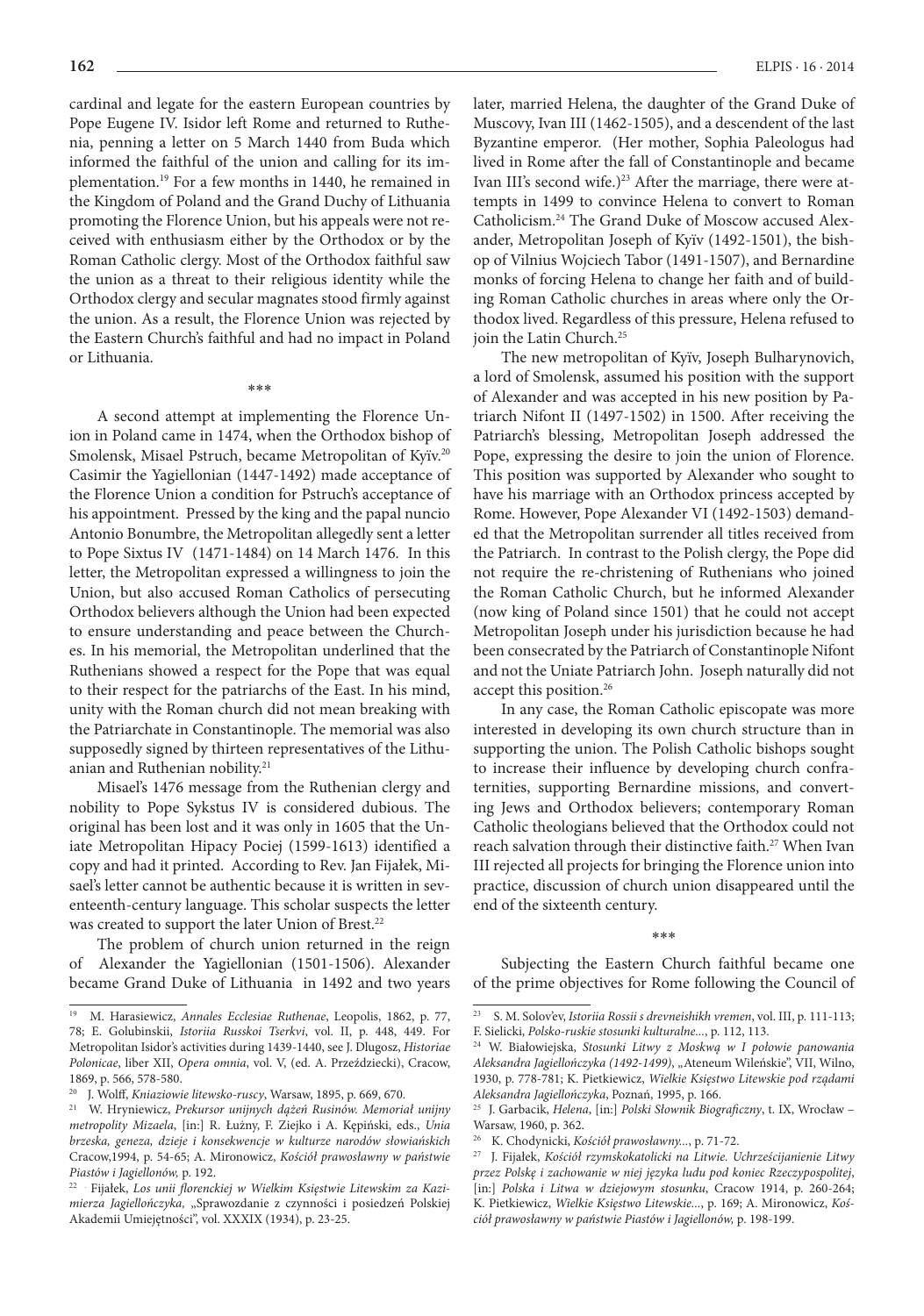Trent (1545-1563). The mission of the papal legate, Father Antonio Possevino (1534-1611), to Ivan IV, Tsar of all the Russias (1547-1584) since 1547, had been intended to draw Moscow into the union, but its failure caused the papacy to concentrate its efforts on the Orthodox Church in Poland. The creation of the Moscow Patriarchate in 1589 was an additional impulse for this transfer of interest for Rome feared that the new Patriarch could control the Orthodox Church in Poland. Popes Pius V (1566-1572) and Klemens VIII (1592-1605) saw the union of the churches in the Kingdom of Poland and the Grand Duchy of Lithuania as a way of linking Rome with Moscow. This initiative was supported by Stefan Batory (1576-1586) and Sigismund III Vasa (1587-1632) since both monarchs supported the reforms of the Trent council and the policy of Rome towards the Orthodox church. Nuncio Possevino gave the Jesuits the task of implementing the union by preparing a synod and gaining the support of the Orthodox magnates**.** The preparation and the course of the synod in Brest in 1594 already led some of the Commonwealth's Orthodox inhabitants to accept Rome's spiritual leadership.28

During the Reformation in Poland during the sixteenth century, the position of the Orthodox Church was weakened when many representatives of prominent noble families converted to Protestantism and Roman Catholicism<sup>29</sup>. The internal disorganisation of the Orthodox Church also seemed to call for unification; the Orthodox hierarchy was particularly susceptible to such thinking, particularly since many of the higher clergy did not follow Orthodox canons.30 No wonder that talks on accepting the Pope's supremacy were mostly conducted with Ruthenian bishops.

The decisions of the 1594 synod had great influence on bringing the union project to life. The synod found Gideon

Balaban, bishop of L'viv (1576-1607), guilty in his conflict with the brotherhood of L'viv and Metropolitan Michael Rahoza (1588-1596) excommunicated him. In addition, many reforms were made in the inner organisation of the Church, particularly for parish schools and clerical brotherhoods. Thanks to the synod's decisions, the brotherhoods were strengthened at the cost of the bishops' powers. Dissatisfied with the Matropolitan's decisions, Cyryl Terlecki, bishop of Lutsk (1585-1596), organised a meeting in Sokal with three bishops [Balaban of L'viv**,** Dionizy Zbirujski of Kholm (1585-1596), Michael Kopystenski of Przemyśl (1591-1610)], where they prepared a new project for subjecting the Ruthenian Church to the papacy as well as a declaration of union. Supported by Chancellor Jan Zamoyski (1587-1605), the bishop of Lutsk Cyryl Terlecki went to Metropolitan Michael with a completed draft for an act of unification. The Metropolitan made three conditions: royal guarantees of equality between Orthodox and Roman Catholic clergy, protection of the Ruthenian bishops from the Patriarchs and their envoys, and placing the Orthodox lords in the Polish senate.<sup>31</sup> Representatives of the Roman Catholic clergy under Lutsk's bishop, Bernard Maciejowski (1588-1600), took an active part in this stage of negotiations.

Sigismund III approved the project along with two of the Metropolitan's three conditions; the king would not grant seats in the senate to Orthodox bishops. The king argued that it was not within his powers to make such an important decision concerning the Polish-Lithuanian Commonwealth's senate. The Metropolitan and the Ruthenian bishops accepted the Polish king's position and, under the monarch's influence, the Metropolitan called for a synod to be held in Brest on 12 June 1595. The Ruthenian bishops sent two addresses, one to Pope Klemens VIII and another to King Sigismund III (1587-1632). In the first address, Ruthenian bishops asked to be taken under the Pope's guidance, but with a guarantee that they would retain the eastern liturgy and Orthodox rites. In the letter to the king, the bishops asked for royal protection and support for the union.<sup>32</sup>

Prior to these events, Hipacy Pociej and Cyril Terlecki went to Rome as plenipotentiaries of the king and Ruthenian episcopate. Upon arriving in Rome in November 1595, the Ruthenian bishops presented 32 articles prepared by the synod detailing their conditions for accepting the union. For example, they demanded Rome accept their own distinct religious tradition and identity. The Pope called for a special commission to look into these conditions. The papal commission concluded that since membership in the Roman Church is necessary for salvation, it cannot be subject to any preconditions. The Ruthenian bishops had to bow to this decision and they made a Roman Catholic profession of faith to the Pope. On the same day, the Pope issued the bull *Magnus Dominu et laudabilis nimis*, informing the Roman Catholic world that the Ruthenians

<sup>28</sup> A. Ammann, *Abriss der ostslawischen Kirchengeschichte*, Vienna, 1950, p. 212-214; K. Chodynicki, *Kościół prawosławny a Rzeczpospolita Polska. Zarys historyczny 1370-1632*, Warsaw 1934, p. 204-346; O. Halecki, *From Florance to Brest (1439-1596),* Rome 1958, p. 367-370; M. Hrushevs'kyi, *Istoriia Ukrajiny-Rusy*, vol. VII, Kyïv,1909, p. 540-564; T. Kempa, *Książę Konstanty Ostrogski, wojewoda kijowski i marszałek ziemi wołyńskiej,*  Toruń 1997, p. 119-170; M. O. Koialovich, *Litovskaia Tserkovnaia uniia*, vol. I, St. Petersburg, 1861, p. 150-161, 305-308; B. Kumor, *Geneza i zawarcie unii brzeskiej*, [in:] R. Łużny, F. Ziejko i A. Kępiński, eds., *Unia brzeska, geneza, dzieje i konsekwencje w kulturze narodów słowiańskich* Cracow, 1994, p. 26-44; J.S. Gajek i S. Nabywaniec, eds., *Unia brzeska z perspektywy czterech stuleci* Lublin, 1998, p. 27-56; K. Lewicki, *Książę Konstanty Ostrogski a unia brzeska 1596 r.,* Lwów, 1933; E. Likowski, *Unia brzeska*, Poznań, 1889, p. 67-167; Makarii, *Istoriia Russkoi Tserkvi*, vol. IX, St Petersburg, 1880, p. 571-590; A. Mironowicz, *Wokół sporu o przyczyny unii brzeskiej,* [in:] "Białoruskie Zeszyty Historyczne", nr 2 (4), Białystok 1995, p. 23-38; J. Pelesz, *Geschichte der Union der ruthenischen Kirche mit Rom von den ältesten Zeiten bis auf die Gegenwart*, vol. II, Würzburg-Wien 1881; A. Pekar, *The Union of Brest and Attempts to Destroy it*, "Analecta Ordinis S. Basilii Magni", seria II, vol. XIV (XX), Rome 1992; S. Załęski, *Jezuici w Polsce*, vol. I, Lwów, 1900, p.306-317.

<sup>29</sup> A. Mironowicz, *Ours or Others. Orthodox Population in the Multi-faith and Multicultural Polish-Lithuanian Commonwealth from the 16th to the 18th Century,* [in:] *Das Bild Des Feindes. Konstruktion von Antagonismen und Kulturtransfer im Zeitalter der Türkenkriege. Ostmitteleuropa, Italien und Osmanisches Reich, unter redaktioneller Eckhard Leuschner und Thomas Wünsch,* Berlin 2013, p. 151-162.

<sup>30</sup> P. N. Batiushkov, *Kholmskaia Rus',* VII, St. Petersburg 1885, p. 106-107; A. Mironowicz, *Podlaskie ośrodki i organizacje prawosławne w XVI i XVII w.,* Białystok, 1991, p. 107-108.

<sup>31</sup> *Akty Zapadnoi Rossii,* vol. IV, p. 53-54.

<sup>32</sup> *Ibid*. nr 68.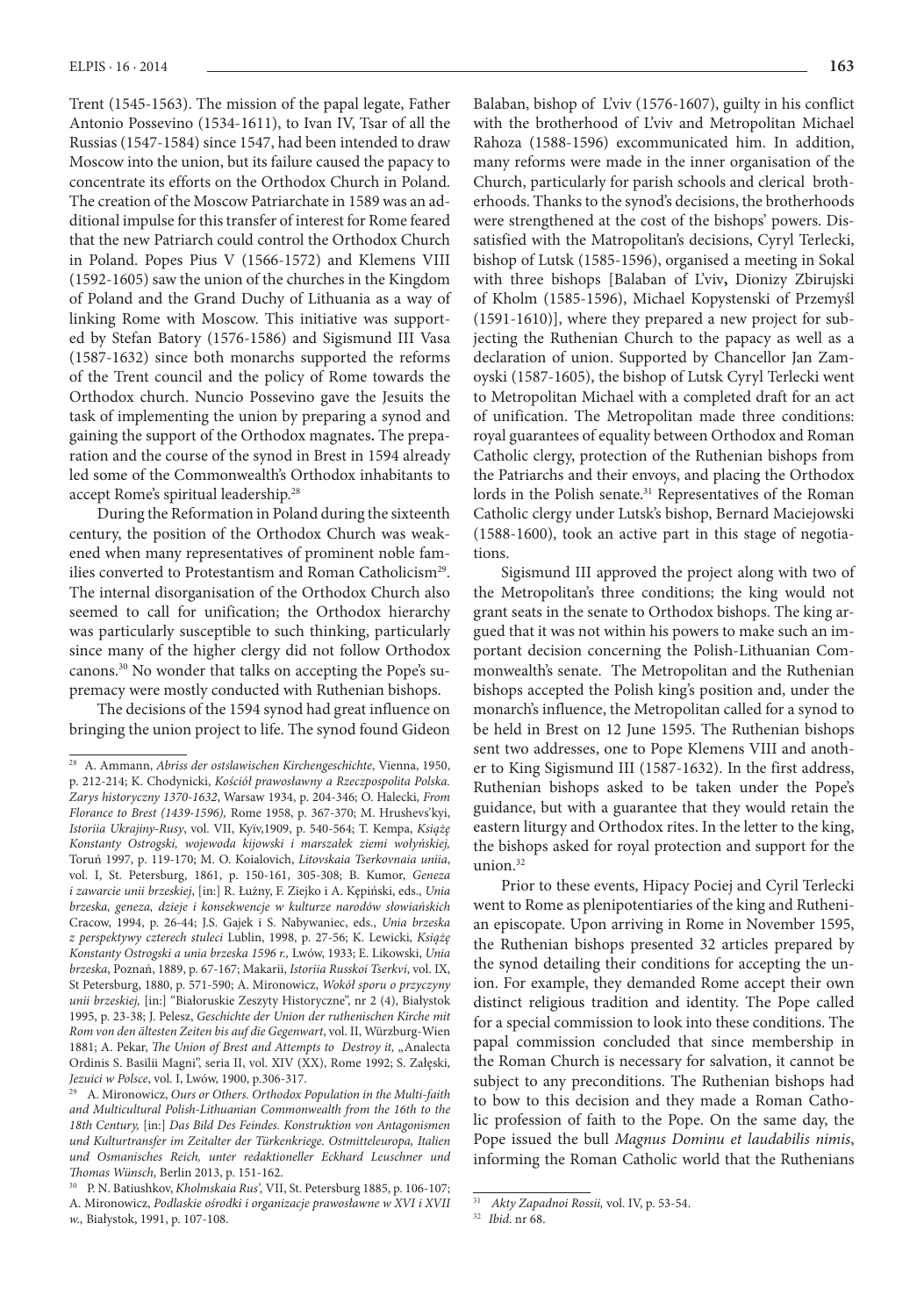had joined the Union.<sup>33</sup> The final formula was taken from the Tridentine creed (previously used by Pope Gregory XIII (1572-1585) in 1575 for the Greeks). The axiom *extra Ecclesiam Romanam nulla salus* was added by Pope Urban VIII (1623-1644) to the vows of the new Uniate bishops. $34$ 

This act did not return sacramental unity between Rome and the Orthodox Church in the Polish-Lituanian Commonwealth. As an act of canon law, the Union subjected the Commonwealth's Orthodox to papal rule. It also declared that the Orthodox had been excluded from Christianity before the union: only by accepting the Pope's jurisdiction could they receive salvation. *Magnus Dominus* clearly stated that the Ruthenian bishops were accepted into the Roman Catholic Church, not as a sister church, but as separate individuals entering into the Church. The act made no mention the bishop's synodal decision concerning the Union.

The expectations of the Ruthenian nobility were different, but they agreed to Rome's dictates.<sup>35</sup> After the Ruthenian lords visited Rome, the Pope sent letters to the king and Latin episcopate asking them to help the Ruthenian bishops organise a union synod. In a proclamation of 14 June 1596, Sigismund III accordingly directed, the clergy and faithful of the Orthodox Church to call a synod, during which the unity of the Greek and Roman churches would be officially declared. On 21 August, Metropolitan Michael called for the synod to be held in Brest on 6 October 1596.<sup>36</sup> This synod was opposed by the Alexandrian Patriarch Melecius Pigas (1590-1601), his emissary exarch Cyril Lukarys (1596-1602), the protosingle to the patriarchal see in Constantinople Nicefor (1595-1599), and most of the Orthodox clergy and faithful. In his letter to the prince of Ostrog Constantin of 30 August 1596, Pigas called upon the clergy and faithful to reject the union.<sup>37</sup> Nevertheless, the Orthodox party opposing the union decided to take part in the synod, asking the king to permit dissenters and the exarch Nicefor; Sigismund III agreed. The king sent his own emissaries in addition to papal legates and Jesuits to the synod. Many Ruthenian bishops took part in the pro-union synod, but only a few representatives of the clergy and the faithful.

In contrast, the anti-union opposition appeared in greater numbers. This party included the bishop of L'viv Gideon Balaban, the bishop of Przemyśl Michael Kopystenski, the exarch of the Tsarogrod [Constantinople] Patriarch Nicefor, the exarch of the Alexandrian Patriarch Cyril Lukarys, the Metropolitan of Bialograd [Bilgorod] Lukas, as well as bishops and archimandrites from other countries. The Orthodox fraction included ten archimandrites, six-

teen protopopes, and over 200 members from lower clergy. Most urban representatives came from Orthodox Church brotherhoods: eight from Vilnius, five from Bielsk, three from L'viv. Also present were a large group of representatives of the Orthodox nobility as well as citizens from towns and cities from 15 city districts and counties: L'viv (three representative), Vilnius (four), Bielsk, Pinsk, Brest, Podhajec, Halich, Kyïv, Skalsko, Braclav, Kamenets, Vladimir**,**  Minsk, Slutsk i Lutsk.38

According to Orthodox canon law, the only group entitled to make decisions at the synod was the anti-union fraction. The Orthodox Church in Poland was formally under the jurisdiction of the Patriarch of Constantinople for the Ruthenian church was in ecclesiastical unity with Byzantium. Nicefor, who attended the synod, was fully competent to lead the Orthodox Church in Poland: he had received such powers in 1592 from Patriarch Jeremiah II when receiving the title of "protosingle to the patriarchal see" as the Patriarch's deputy. After the Patriarch's death, this authority was not revoked. The exarch Nicefor therefore had the right to lead local church councils in Poland, even in the presence of the Metropolitan of Kyïv. Moreover, Cyril Lukarys, who later became Patriarch of Alexandria (1602-1620), was also an exarch and possessed similar competence. In contrast, the bishops who had left the Orthodox Church and broken ties with the patriarchate had to face canonic exclusion. This argument carried great moral weight with the participants of the Orthodox council.

Moreover, Orthodox could regard the 1595 pro-union synod in Brest as improperly constituted. The participation of the clergy of different levels and the faithful was not only a custom, but the traditional law of the Orthodox Church, confirmed by the patriarchs. By rejecting the legal participation of secular elements, the pro-union synod discarded a prime rule of Orthodox Church organisation – conciliarity. 39 However, the synod followed the Latin Church in believing the Union to be entirely a matter of the bishops' competence, a position that conflicted with the rules governing the Eastern Church.<sup>40</sup>

Upon arriving at the synod, the Orthodox representatives asked the Metropolitan about the order of the meeting. The Orthodox synod invited Metropolitan Michael to

<sup>33</sup> M. Harasimowicz, *Annales Ecclesiae Ruthenae*, Lwów, 1862, p. 193-194, 202-214; A. Theiner, *Vetera Monumenta Poloniae et Lithuaniae*, vol. III (1585- 1696), Rome, 1863, p. 232-249.

<sup>34</sup> W. Hryniewicz, *Przeszłość zostawić Bogu. Unia i uniatyzm w perspektywie ekumenicznej*, Opole, 1995, p.61-62.

<sup>35</sup> *Ibid*, p. 66; A. Mironowicz, *Kościół prawosławny w dawnej Rzeczypospolitej,* p. 61.

<sup>36</sup> *Arkhiv Iugo Zapadnoi Rossii,* cz. I, vol. 1, nr 120, p. 501-504; *Akty Zapadnoj Rossii*, vol. IV, nr 100.

<sup>37</sup> . I. I. Malyshevskii, *Aleksandriiskii patriarkh Meletii Pigas i ego uczastie w dielakh Russkoi Tserkvi*, vol. II, Prilozheniee, p. I, Kyïv 1872, p. 28-44.

<sup>38</sup> *Ekthesis albo krótkie zebranie spraw, które działy się na partykularnym tj.pomiastnym synodzie w Brześciu Litewskim,* Cracow 1597, p. 334-340, 357-358; See also the latest edition of M. Broniewski, *Ekthesis albo krótkie zebranie spraw, które działy się na partykularnym tj.pomiastnym synodzie w Brześciu Litewskim,* edited by J. Byliński i J. Długosz, Wrocław, 1994; H. Pociej, *Antirresis abo apologija przeciwko Krzysztofowi Philaletowi, który niedawno wydał książki imieniem starożytnej Rusi religiej greckiej przeciw książkom o synodzie brzeskim napisanym w Roku Pańskim 1597,*  eds. by J. Byliński i J. Długosz, Wrocław, 1997; *Dokumenta Unionis Berestensis,* p. 341-344; P. Skarga, *Synod brzeski i jego obrona,* Cracow, 1997; A. Mironowicz, *Bractwa cerkiewne w Rzeczypospolitej,* Białystok 2003, p. 45-28.

<sup>39</sup> W. Antonovich, *Predislovie*, [in:] *Arkhiv Iugo-Zapadnoi Rossii,* ch. I, vol. 4, Kyïv, 1871, p. 2; O. Lotots'kyi-Bilousenko, *Ukrains'ki dzherela tserkovnoho prava,* Warsaw, 1931, p. 119-120; A. Mironowicz, *Kościół prawosławny w dawnej Rzeczypospolitej,* p. 63.

<sup>40</sup> *Arkhiv Iugo- Zapadnoi Rossii,* ch. I, vol. 1, Kyïv 1861, p. 509-517; *Akty Zapadnoi Rossii,* vol. IV, nr 106, p. 145.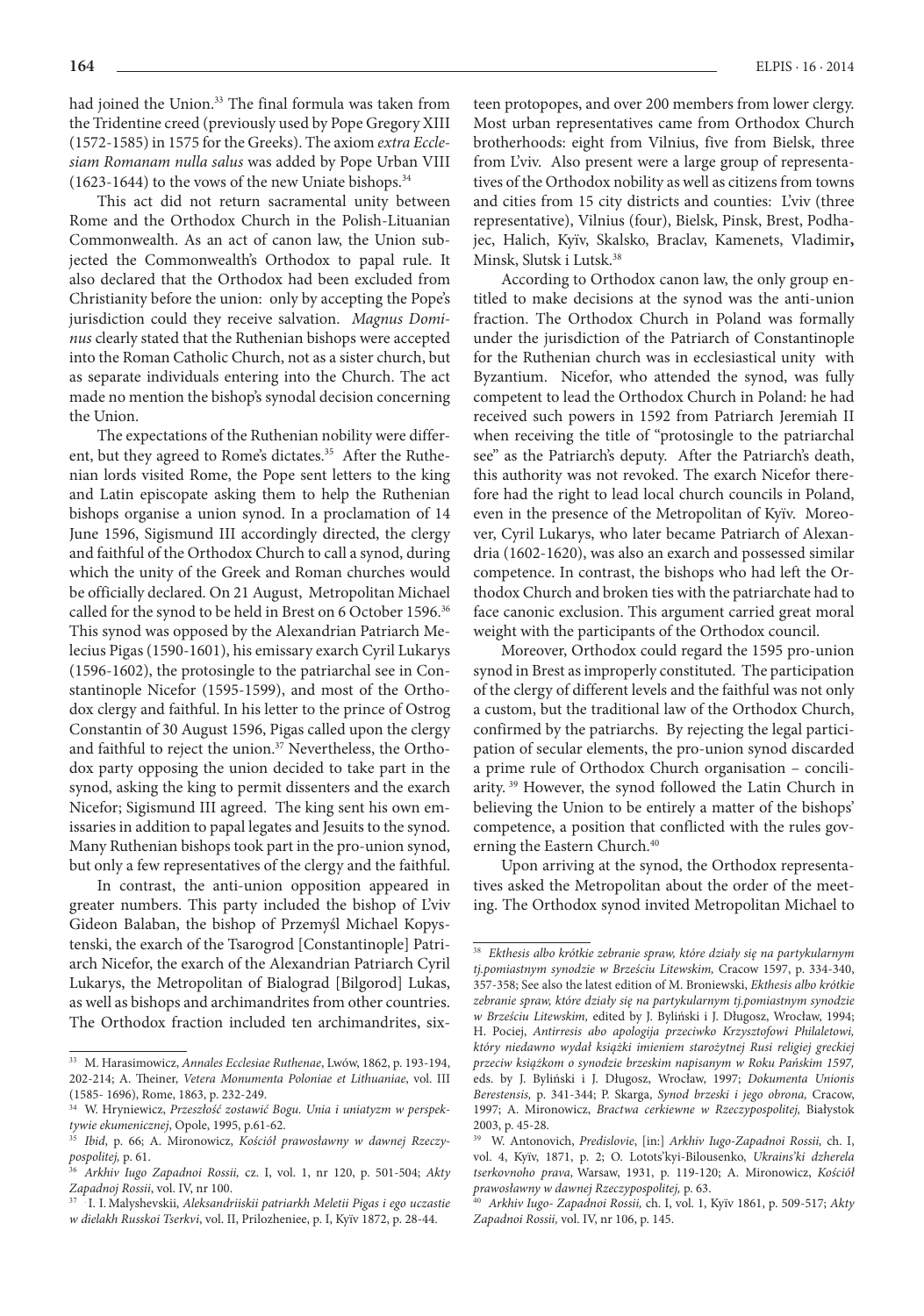participate in the discussion. In response, the Metropolitan called upon the Orthodox representatives at the synod to accept the Union and participate in common discussions with the Latin clergy. Given this response and with the support of the Orthodox participants present, on 17 October 1596, protosingle Nicefor deprived those bishops who had subjected themselves to the Pope of their priestly rank and functions. The pro-union synod was notified of this decision in writing and the Orthodox participant sat as a separate council. Nicefor justified his decision by stating that the Metropolitan and the bishops had broken their oath of loyalty to the Patriarch, violated the decisions of the general councils which forbade the bishops to move from the jurisdiction of one Patriarch to another, and had taken the decision on uniting the churches without the permission of the Patriarch, even though such a decision could only be made at a general council. Exarch Nicefor further justified his decision by noting that the bishops had thrice rejected the council's call. Finally, he reminded them that the Union was created without the agreement of the clergy and the faithful<sup>41</sup>.

Nicefor's arguments were crucial for the Orthodox faithful, who sought ecclesiastical support in defending their rights. At the council, not only dependence on the Constantinopolitan patriarchate was stressed, but also its lawfulness and consistency with Eastern Church canons. The Ruthenian bishops' obedience to the Pope was officially announced on the 8 October 1596 and the following day Metropolitan Michael excommunicated the Orthodox bishops and other participants of the Orthodox council in the name of the synod.42 The decisions of the Uniate-Catholic synod were met with numerous protests from the Orthodox clergy and nobility. Both sides issued petitions to the king seeking to deprive members of the opposite side of their rank and functions.

The Orthodox council's decisions were confirmed by the Constantinople patriarchate. A provisional governing body was introduced to take the place of the Ruthenian bishops who had accepted the Union. This body included an appointed exarch, Balaban bishop of L'vov, the protosingle Cyril Lukarys, and the Rev. Constantin Ostrogski (1559-1608). The church union thus divided the Orthodox community into two groups – the Orthodox and the Uniate. This division followed neither diocesan nor administrative structures. The larger part of the clergy and the faithful, together with two Bishops - Michael Kopystenski from Przemyśl and Gedeon Balaban from L'viv - remained in the Orthodox camp. However, the decisions of the union synod were accepted by most of the formerly Orthodox hierarchy and part of the clergy. In contrast, the monastic clergy took

an anti-union position and the secular believers followed their bishops as was the norm. This division is notable for the heavy participation of the protopopes (governors) of the L'viv and Przemyśl dioceses in the Orthodox synod.<sup>43</sup> Many clergymen in dioceses where the ordinaries had joined the union also stood against it. All the representatives of the Orthodox nobility from the Kingdom of Poland and the Grand Duchy of Lithuania refused the union. The Ruthenian burghers, and especially the Orthodox Church brotherhoods, unanimously supported the decisions of the Orthodox council. The peasantry, excluded from the discussion, had no expressed opinion on the subject.<sup>44</sup>

\*\*\*

Despite the failure of the Brest synod in fully uniting Orthodox and Roman churches, new union projects concerning the Orthodox Church in Poland continued to arise after the reactivation of the Orthodox hierarchy by the Patriarch of Jerusalem in 1620-1621.45 For example, suggestions for a new synod came forward in the parliamentary sessions of 1623, 1629, and 1636. On 3 November 1643, Pope Urban VIII sent letters to the king, the Uniate and Roman Catholic hierarchy as well as secular dignitaries, outlining the conditions of a future union $46$ . On the same day, Urban VIII (1623-1644) sent letters to the Metropolitan Peter Mohyla (1633-1647) and castellan of Czernyhov Adam Kisiel (1639-1646): the Pope encouraged them to unite with the Roman church.47 King Ladislaŭ (Władysław**)** IV (1632-1648) as well as some magnates and Latin and Uniat bishops also encouraged union with Rome.

In response to the Pope's call in 1644, an anonymous union memorial was sent to the Roman Curia; Peter Mohyla and Adam Kisiel were said to be the memorial's authors.48 The authors strongly criticised the Union of Brest,

<sup>41</sup> A. Mironowicz, *Orthodoxy and Uniatism at the End of Sixteenth Century and during the Seventeenth Century in the Polish-Lithuanian Commonwealth,* [in:] *Lithuania and Ruthenia. Studies of a Transcultural Communication Zone (15th-18th Centuries),* Edited by Stefan Rohdewald, David Frick, Stefan Wiederkehr, Harrassowitz Verlag-Wiesbaden 2007, s. 190-209.

<sup>42</sup> *Ekthesis albo krótkie zebranie spraw,* p. 329-376; *Dokumenta Unionis Berestensis,* p. 336-338.

<sup>43</sup> M. Bendza, *Prawosławna diecezja przemyska w latach 1596-1681. Studium historyczno-kanoniczne*, Warsaw, 1982, p. 108-118.

<sup>44</sup> L. Bieńkowski, *Organizacja Kościoła wschodniego w Polsce*, [in:] J. Kłoczowski, ed., *Kościół w Polsce. Studia nad historią Kościoła Katolickiego w Polsce*, vol. II, part 2, Cracow, 1969, p. 840.

<sup>45</sup> P. I. Orlovskii, *Uchastie Zaporozgskikh kozakov v vostanovlenii ierusalimskim patriarkhom Teofanom pravoslavnoi iuzhno-Russkoi tserkovnoi erarchii w 1620 g.,* [in:] *Trudy Kievskoi-Dukhovnoi Akademii 1905 g.,* Kyïv, 1905, p. 648; J. Pelesz, *Geschichte der Union..., vol*. II, p. 145-148; Makarii, *Istoriia Russkoi Tserkvi,* vol*.* XI, p. 242-264; M. Hrushevs'kyi, *Istoriia Ukrajiny-Rusy,* vol. VII, p. 426-437; D. Doroshenko, *Narys istorii Ukrainy,* Warsaw, 1932, vol. I, p. 206-207; K. Chodynicki, *Kościół prawosławny..., p.* 425-429; J. Woliński, *Polska i Kościół prawosławny. Zarys historyczny,* Lwów, 1936, p. 72-73; W. Tomkiewicz, *Cerkiew dyzunicka*. *W dawnej Rzeczypospolitej Polskiej 1596-1795, "Przegląd Powszechny",* vol. CIC, Kraków 1921-1922, p. 161-163; L. Bieńkowski, *Organizacja Kościoła wschodniego...*, p. 843-844; A. Mironowicz, *Kościół prawosławny w dawnej Rzeczypospolitej, p*. 80-82.

<sup>46</sup> *Monumenta Ucrainae Historica*, vol. XI, Rome, 1974, p. 345-358; A. Mironowicz, *Orthodoxy and Uniatism During the Seventeenth Century,*  [in:] Christianity in East Central Europe and Its Relations with the West and *the East,* Lublin 1996, p. 51-53.

<sup>47</sup> A. Theiner, *Vetera Monumenta Poloniae...*, p. 425; *Documenta Pontificum Romanorum,* vol*.* I, p. 530-531.

The memorial was not an official document. It was published anonymously for reasons of personal safety; the authors feared the reaction of believers who opposed the union. For additional discussion on the union memorial, see A. Velykyi, *Anonimnyi proekt Petra Mohyly po zedynenniu Ukrainskoi Tserkvy 1645 r., "*Analecta Ordinis S. Basili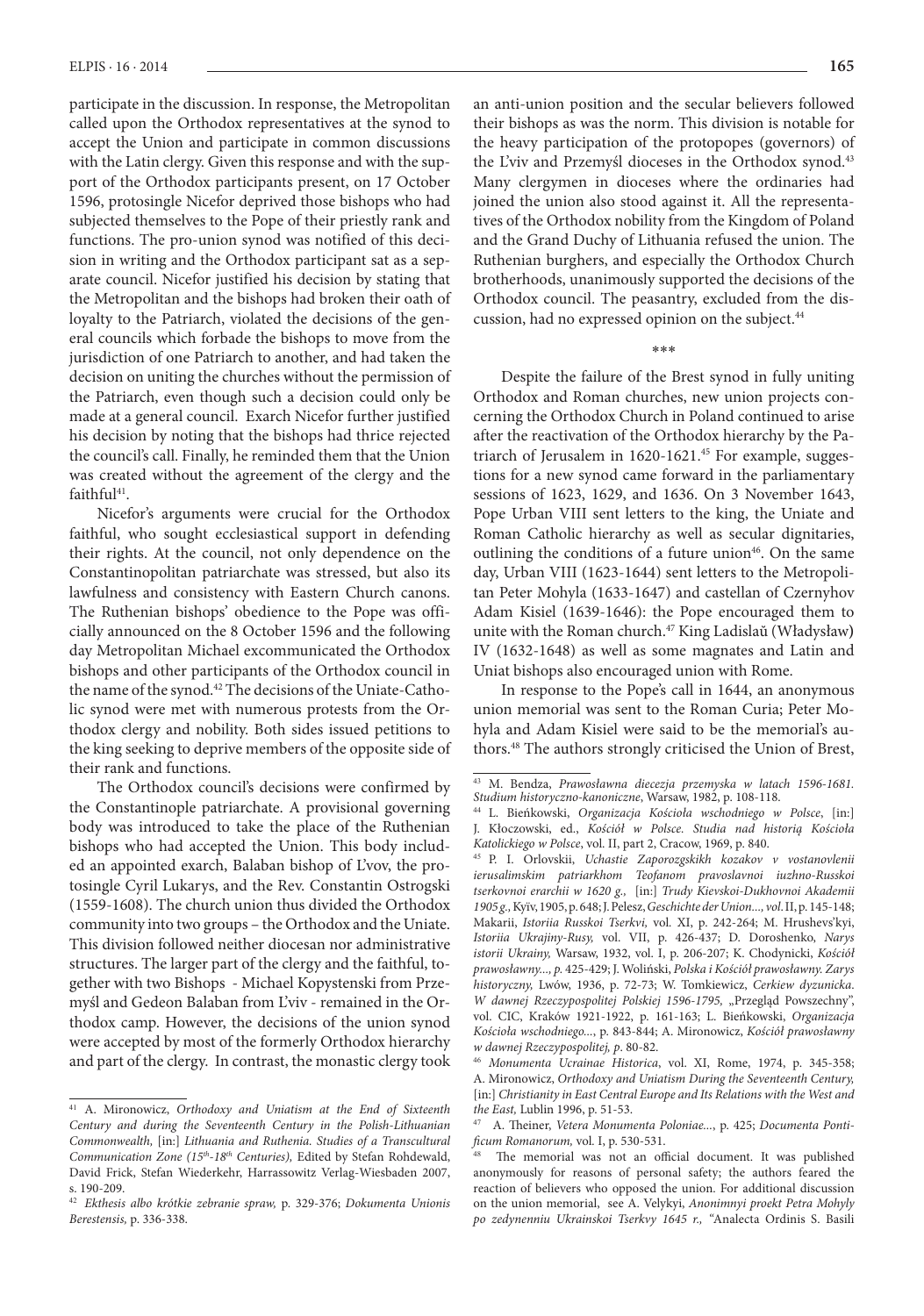presenting their own concept of linking the Orthodoxy with Rome. According to Mohyla, there were no essential differences between the Greek and Latin church as far as faith was concerned. The only differences separating the two churches appeared in their organisational structures and liturgical rites. The memorial treated both churches were treated as equal and apostolic. In the authors' view, the Union of Brest could not serve as a model for unity for it lacked "pure and holy intentions". The ostensible unity proclaimed at Brest had attempted to destroy the identity of the Eastern church. As a result, Mohyla's and Kisiel's project rejected the Union of Brest as a model since it broke the historical and ecclesiastical ties between the Orthodox community and Constantinople patriarchate. The basic concept underlying this memorial was the agreement of the clergy and the faithful with Rome, but without severing ties with Constantinople for it was the clergy and the faithful who were supposed to make the decision concerning union. According to the memorial's prescription, the Ruthenian church would remain an Eastern church with an unchanged liturgy. The Ruthenian Church could be subject organisationally to the Patriarch of Constantinople and indirectly to Rome. Rome's first reactions to the memorial were surprisingly positive, but ultimately the Congregation for the Propaganda of Faith in Rome recommended that the union be created according to rules set down by Rome.49 In reality, this decision meant the rejection of the memorial's approach.

This was not the last union attempt aimed at the Orthodox Church in Poland in the seventeenth century. These various union projects were invariably an element of a plan by the Polish government and Rome to take over all Orthodox bishoprics and eradicate the Orthodox church. For example, during the parliamentary session of 7 March 1667, a constitution was drawn up, which was supposed to attract Orthodox clergymen to the union.<sup>50</sup> Attempts at union were also made by John Casimir (1648-1668) and continued under the rule of John III Sobieski (1674-1696)**.** However, these plans had a completely different character than those previously developed for they were political activities and should be viewed in the context of international politics. The war with Turkey and the attempts made by Rome to draw Russia into the union gave the Polish authorities a pretext for anti-Orthodox actions. It should be remembered that in 1676 the Polish-Lithuanian parliament forbade the Orthodox to contact their head, the Patriarch of Constantinople, who was subjected to the Turkish sul-

tan. To better execute the will of parliament, the Orthodox brotherhoods, previously independent, were subjected directly to bishops.<sup>51</sup> This act was an attempt at destroying the brotherhoods which had served as the main support of the Orthodox Church and constituted the main centres of anti-Union opposition. The 1676 constitution also attempted to separate the Orthodox faithful from other Orthodox centres abroad. Warsaw's policy towards the Orthodox Church was also influenced by the king's conviction that by enlarging the union he could gain Russia's support against Turkey. The Roman Curia made similar attempts at the same time suggesting a religious union in Russia. Pope Innocent XI (1676-1689) appealed to the Polish king, queen, secular lords, and clergy to take action against the schismatics.<sup>52</sup>

Indeed, the Roman Curia transformed its policy regarding the Orthodox believers in Polish Ruthenia. It did not permit common Uniate-Orthodox synods which were supposed to lead to general union. Instead the existing union's enlargement was to be carried out by convincing local lords or placing Catholic-friendly bishops in Orthodox sees. The bishop of L'viv, Joseph Szumalski (1676-1700), secretly joined the Union in 1677. Two years earlier, he had been charged by John III Sobieski with administering the metropolitanate.

The union issue reappeared during the parliamentary session in 1681. The Orthodox were effectively represented only by the bishop of Lutsk, Gideon Czetwertynski (1663-1684), because the remaining two bishops were only formally "of the Greek faith". During the session, Joseph Szumalski and bishop of Przemyśl, Innocenty Winnicki (1679-1691), formally repeated the Roman Catholic creed in Warsaw's royal chapel.<sup>53</sup> On 27 March 1681, both bishops sent a letter to the Pope in which they assured him that they accepted his primacy and the dogmas of the Roman Catholic church.

When the Kyïv metropolitanate was subjected to the Patriarch of Moscow (1685) and incorporated into Muscovy's state structure, through the Treaty of Grzymaltow, 1686, the papacy and Polish authorities aimed to destroy completely the Orthodox church in Poland, fearing that they would now become allies of Moscow. It was assumed that all Orthodox lords in the Commonwealth would join the Uniate Church. To achieve this aim, all Orthodox bishoprics were to be taken over by crypto-Uniates. Under

Magni", vol. VI, Rome 1963, p. 484-497; W. Hryniewicz, *Unia bez zniszczenia*. *Memoriał unijny metropolity Piotra Mohyły (1644-1645),*  "Studia i dokumenty ekumeniczne", R. IX, 1993, nr 1(31), p. 21-32; A. Mironowicz, *Prawosławie i unia za panowania Jana Kazimierza,*  Białystok, 1997, p. 68-70; ibid, *Kościół prawosławny w dawnej Rzeczypospolitej*, p. 113-114.

<sup>49</sup> E. Rykaczewski, *Relacje nuncjuszów apostolskich...*, vol. II, p. 286-288; A. Mironowicz, *Orthodoxy and Uniatism During the 17th Century,* [in:] *Churches and Confessions in East Central Europe in Early Modern Times,*  ed. H. Łaszkiewicz, Lublin 1999, p. 74-77.

<sup>50</sup> *Volumina Legum*, vol. IV, Petersburg 1859, p. 437, 474; A. Mironowicz, *Kościół prawosławny w dawnej Rzeczypospolitej,* p. 207-208.

<sup>51</sup> *Volumina Legum*, vol. V, p. 180. The consequences of the departure from a policy of tolerance were successive constitutional parliaments discriminating against non-Roman Catholics. For example, there were acts prohibiting conversion from Catholicism (1668), excluding non-Catholics from becoming nobles (1673), as well as from deputy chambers and the more important official positions (1718, 1736, 1764). For more details, see: J. Kłoczowski, L. Müllerowa, J. Skarbek, *Zarys dziejów Kościoła katolickiego w Polsce*, Cracow 1986, p. 104-109; W. A. Serczyk, *Unia brzeska - refleksje o tolerancji,* [in:] T. Stegner, ed., *Unia brzeska i jej następstwa. Materiały z sesji naukowej...,* Gdańsk, 1991; A. Mironowicz, Prawosławie i unia w dziejach narodu białoruskiego, "Przegląd Wschodni", vol. XII, no.. 2 (46), Warszawa 2012, p. 275-309.

<sup>52</sup> *Documenta Pontificium Romanorum*, vol. I, p. 631-634.

<sup>53</sup> *Monumenta Ucrainae Historica,* vol. IV, p. 107; A. Mironowicz, *Kościół prawosławny w dawnej Rzeczypospolitej,* p. 225-226.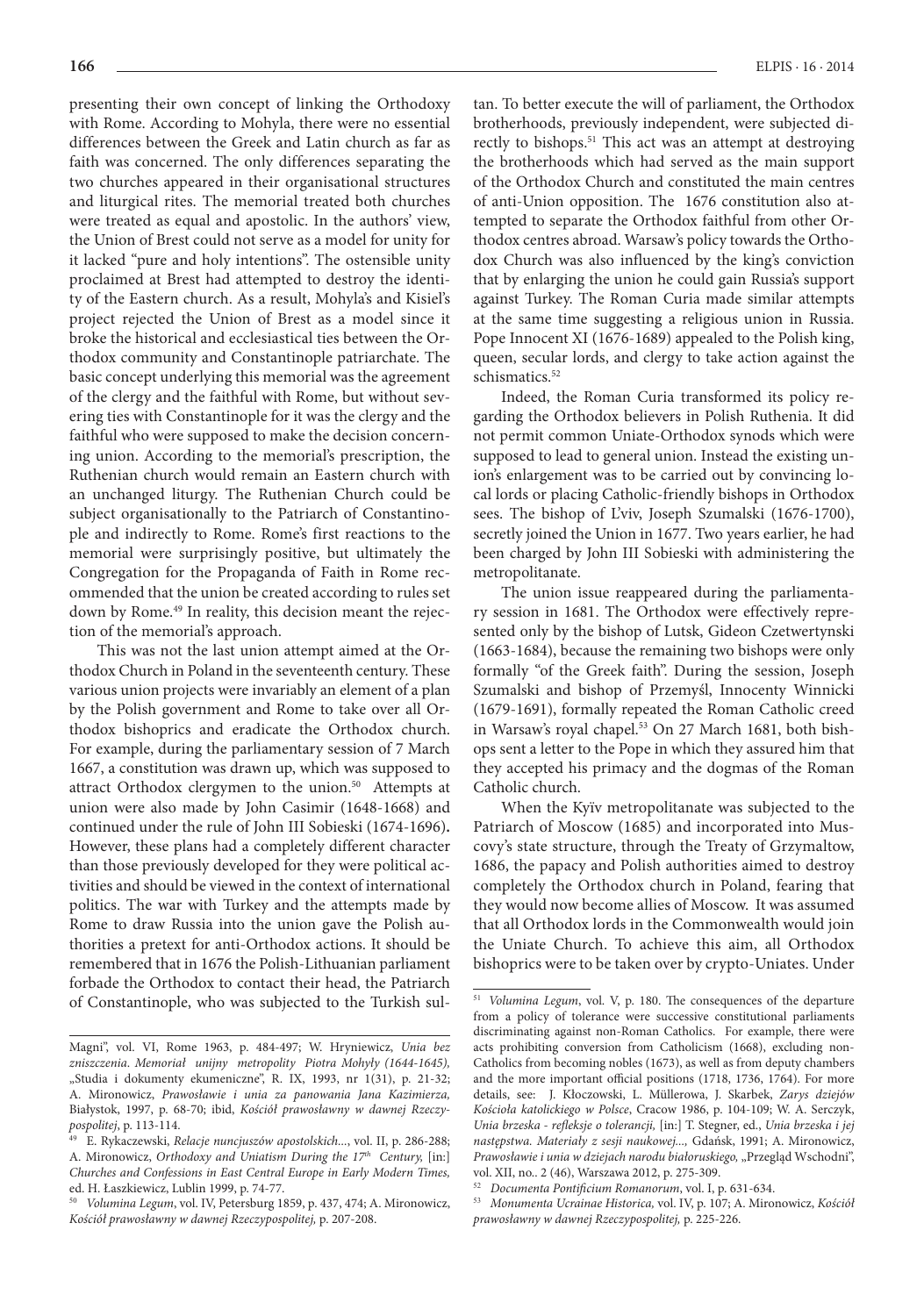the authorities' pressure, the bishop of L'viv Joseph Szumlański officially accepted the Pope's jurisdiction in 1700. Two years later, the bishop of Lutsk, Dionizy Zabokrzycki (1695-1702), did the same. Along with the lords, many monasteries and parishes joined the union under official pressure. For example, the Brotherhood of L'viv accepted the Uniate bishop's dominion in 1702. When three bishops joined the Union, the Orthodox church in the Polish-Lithuanian Commonwealth was reduced to a single Belorusan bishopric, in Mahilioŭ<sup>54</sup>. This state of affairs remained unchanged until the Commonwealth's fall in 1795.

\*\*\*

The Vatican's interest in the Orthodox Church in Central Europe was renewed at the end of the First World War. On 1 April 1917, the Pope created the Congregation for the Oriental Churches (*Congregatio pro Ecclesiis Orientalibus)* which was given responsibility for all issues relating to the activities of all the Eastern denominations. In 1925, the Pro Russia commission was formed within this congregation and a Jesuit centre for the training of Eastern rite missionaries was created in Innsbruck. A similar centre was formed at the Roman Catholic University in Saltsburg. In 1930, the Pro Russia comission was separated from the congregation and reported straight to the Pope. The commission took control over missionary activity among Russians, especially those living outside the Soviet Union and including Russians living in Poland.

Along with the new Eastern policy of the Vatican, Polish bishops prepared plans for missionary activity among Orthodox believers in the new Polish state erected after World War I. In 1923, the bishop of Podlahia, Henryk Przeździecki, (initiated these activities and he travelled to Rome with a plan for popularize a Catholic Church of the Bizantine-Slavic rite in Poland. On 21 January 1924, Pope Pius XI granted Bishop Przeździecki the right to form Uniate parishes "wherever the people demand." This right was stretched to the Latin dioceses on the eastern rim of Poland – Lublin**,** Lutsk, Pinsk, and Vilnius. This region and the bishopric of Podhalia became the target of unionist activities in Poland.<sup>55</sup>

The new Byzantine-Slavic rite accepted and completely preserved the distinct rituals of the Eastern Church, while accepting the Pope as head of the Church, adding the filioque to church dogma, and introducing a few Roman Catholic holidays to the liturgical calendar. The synodal Russian rite [not sure what is meant here] was adjusted to Catholic dogmatics. Church Slavonic remained the litur-

gical language, but sermons were given in the vernacular – Russian, Ukrainian, Belarussian or Polish. The appearance of Byzantine-Slavic rite churches and liturgical vestments remained unchanged from their Orthodox past. The Pope's instructions stated that until a separate church hierarchy was created, the clergy and faithful of this new rite would be subject to the local Latin Church authorities. The Pope suggested spreading the neo-Uniate rite through missionary and charity activities. It was assumed that missionary work with Orthodox believers, based on the completely new rite, would be effective in winning them over to the Pope.<sup>56</sup>

In 1930, a Lithuanian priest, Francis Buczys, Superior General of the Marian order, was consecrated as the new bishop of the Byzantine-Slavic rite. To address any needs of the new union in Poland, the Pope appointed a new Apostolic Visitor, the Rev. Mikołaj Czarnecki in 1931. The new bishop, who was Ukrainian, belonged to the Eastern branch of the Redemptorist order.<sup>57</sup> The Roman Catholic episcopate supported the new rite's development in Poland. The bishops of the eastern Latin dioceses (Lublin, Lutsk, Pinsk, Podlahia and Vilnius) in particular spoke out strongly in favour of missionary activity. Special periodicals were issued to popularize the new union – "Oriens" in Polish, "Khristianin" and "K soedineniiu" in Russian, "Kitezh" and "Da zlucheninia" in Byelorussian.58 The action of converting Orthodox believers in Volhynia was supported by the Roman Catholic press, such as "Życie Katolickie" (issued by the Roman Catholic curia in Lutsk) and "Przegląd Katolicki".

The results of the new union action were unimpressive when compared to the efforts and resources devoted to it. According to the Ministry of Religious Denominations and Public Enlightenment, in 1927 there were twenty-eight neo-Uniate parishes, thirty clergymen, and 17,000 faithful. In 1935, official Roman Catholic Church statistics listed thirty-two diocese clergymen, twenty-six monks, thirty-two alumni of the Seminar in Dubin, forty-five parishes, and 18,000 faithful. On the other hand, ministry statistics list forty-three parishes and 17,000 believers for 1938.59 In the opinion of the Polish Ministry of the Interior, the number of neo-Uniate parishes cited by the Church had been enlarged for propaganda. According to recent data, the number of followers in the Byzantine-Slavic rite in 1930 equaled 14,443, in 1934 – 15,960, and in 1939 – 16,649.<sup>60</sup> In fact, the overall number of neo-Uniats ranged from 17,000 to 18,000 and was not greater than the number of Uniates who converted to Orthodoxy during this

<sup>54</sup> See: A. Mironowicz, *Diecezja białoruska w XVII i XVIII wieku,*  Białystok 2008.

<sup>55</sup> Z. Waszkiewicz, *Neounia – nieudany eksperyment?,* [in:] St. Alexandrowicz and T. Kempa, eds., *Czterechsetlecie zawarcia unii brzeskiej 1596-1996* Toruń, 1998, p. 128-129; F. Rzemieniuk, *Kościół katolicki obrządku bizantyjsko-słowiańskiego. Neounia,* Lublin, 1999, p. 57; A. Mironowicz, *Neounia w II Rzeczypospolitej,* [in:] *Kościół Greckokatolicki na Warmii i Mazurach,* ed. M. Melnyka, Olsztyn 2006, p. 11-16; ibid., *Neounija wo Wtoroj Rieczi Pospolitoj,* "Seminarium Hortus Humanitatis", vol. XV, Riga 2008, p. 64-66.

<sup>56</sup> B. Łomacz, *Praca duszpasterska duchowieństwa neounickiego*, "Novum" 1980, nr 5, p. 95-103; A. Mironowicz, *Kościół prawosławny na ziemiach polskich w XIX i XX wieku,* Białystok 2005, p. 141-147.

<sup>57</sup> A. Svitich, *Pravoslavnaia Tserkov' w Pol'she i ee avtokefaliia,* Buenos Aires, 1959, p. 194.

<sup>58</sup> M. Papieżyńska-Turek, *Między tradycją a rzeczywistością*, p. 410; A. Mironowicz, *The Orthodox Church in Poland,* Supraśl 2005, p. 45.

<sup>59</sup> *Archiwum Akt Nowych, Ministerstwo Wyznań Religijnych i Oświecenia Publicznego*, 381, k. 169, 320; M. Pirożyński, *Statystyka Kościoła w Polsce*, Lublin, 1935, p. 16-17; Z. Waszkiewicz, *Neounia*, p. 142-143.

<sup>60</sup> *Ibid*., p. 138-139; A. Mironowicz, *The Orthodox Church in Poland,* p. 46.